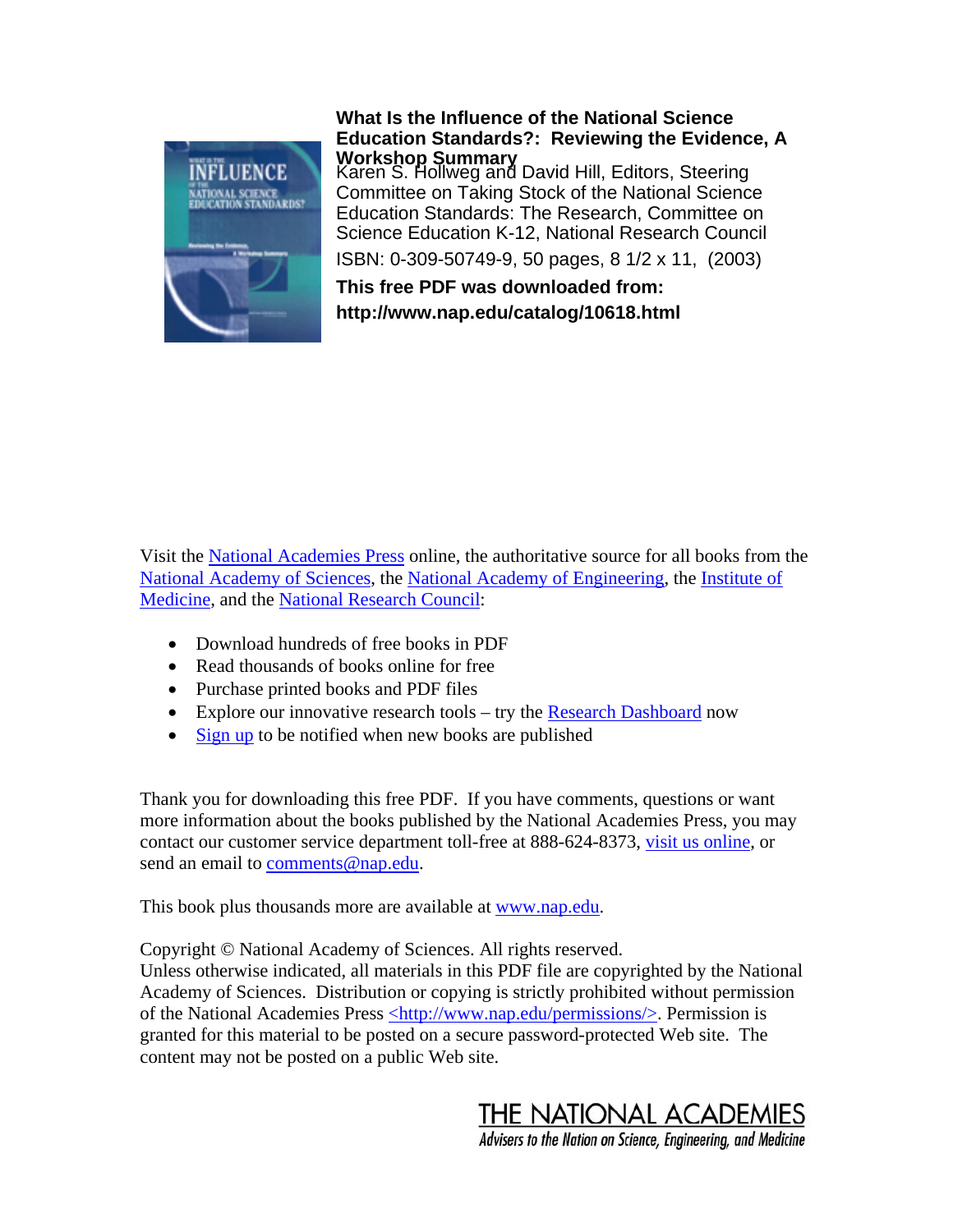# **Appendix D**

## **OVERVIEW OF THE CONTENT STANDARDS IN THE NATIONAL SCIENCE EDUCATION STANDARDS**

The following tables list the science content standards from the *National Science Education Standards* (NRC, 1996, Chapter 6). The content standards outline what students should know, understand, and be able to do in natural science.

The science as inquiry standards are described in terms of activities resulting in student development of certain abilities and in terms of student understanding of inquiry.

|                                                 | TABLE 6.1. SCIENCE AS INQUIRY STANDARDS         |                                                 |
|-------------------------------------------------|-------------------------------------------------|-------------------------------------------------|
|                                                 |                                                 |                                                 |
| <b>LEVELS K-4</b>                               | <b>LEVELS 5-8</b>                               | LEVELS 9-12                                     |
| Abilities necessary to do<br>scientific inquiry | Abilities necessary to do<br>scientific inquiry | Abilities necessary to do<br>scientific inquiry |
| Understanding about<br>scientific inquiry       | Understanding about<br>scientific inquiry       | Understanding about<br>scientific inquiry       |

Standards for science subject matter in physical, life, and earth and space science focus on the science facts, concepts, principles, theories, and models that are important for all students to know, understand, and use.

| TABLE 6.2. PHYSICAL SCIENCE STANDARDS                                        |                                                                        |                                                                                                                 |
|------------------------------------------------------------------------------|------------------------------------------------------------------------|-----------------------------------------------------------------------------------------------------------------|
| <b>LEVELS K-4</b><br>Properties of objects and<br>materials                  | <b>LEVELS 5-8</b><br>Properties and changes of<br>properties in matter | LEVELS 9-12<br>Structure of atoms<br>Structure and properties of                                                |
| Position and motion of objects<br>Light, heat, electricity,<br>and magnetism | Motions and forces<br>Transfer of energy                               | matter<br><b>Chemical reactions</b><br>Motions and forces<br>Conservation of energy and<br>increase in disorder |
|                                                                              |                                                                        | Interactions of energy and matter                                                                               |

APPENDIX D **31**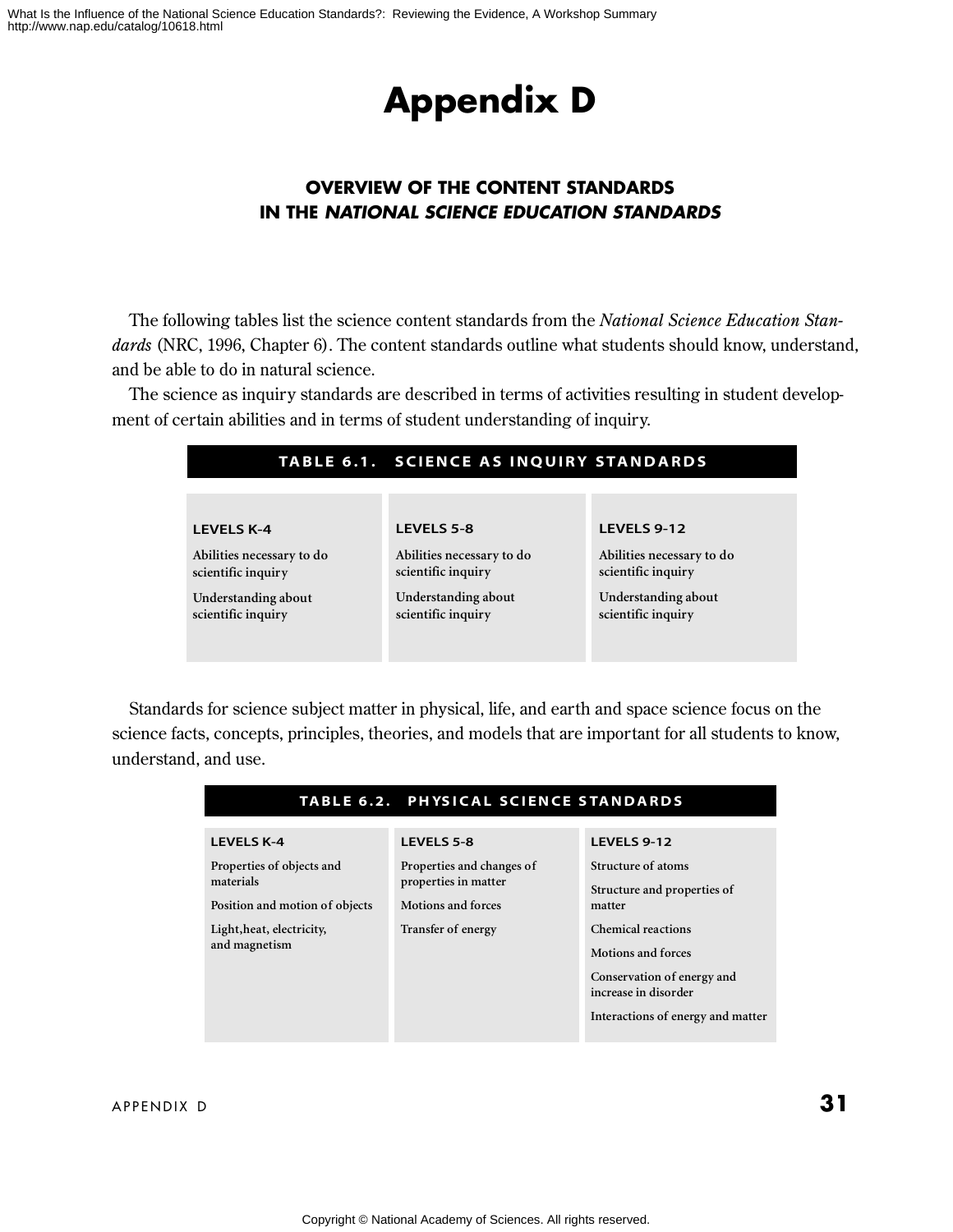#### TABLE 6.3. LIFE SCIENCE STANDARDS

| <b>LEVELS K-4</b>                                                                      | LEVELS 5-8                                                                                                                                                                     | LEVELS 9-12                                                                                                                                                                                     |
|----------------------------------------------------------------------------------------|--------------------------------------------------------------------------------------------------------------------------------------------------------------------------------|-------------------------------------------------------------------------------------------------------------------------------------------------------------------------------------------------|
| Characteristics of organisms<br>Life cycles of organisms<br>Organisms and environments | Structure and function in living<br>systems<br>Reproduction and heredity<br>Regulation and behavior<br>Populations and ecosystems<br>Diversity and adaptations of<br>organisms | The cell<br>Molecular basis of heredity<br><b>Biological evolution</b><br>Interdependence of organisms<br>Matter, energy, and organization<br>in living systems<br><b>Behavior of organisms</b> |
|                                                                                        |                                                                                                                                                                                |                                                                                                                                                                                                 |

## **TABLE 6.4. EARTH AND SPACE SCIENCE STANDARDS**

| <b>LEVELS 5-8</b>             | LEVELS 9-12                                                                            |
|-------------------------------|----------------------------------------------------------------------------------------|
| Structure of the earth system | Energy in the earth system                                                             |
| Earth's history               | Geochemical cycles                                                                     |
| Earth in the solar system     | Origin and evolution of the<br>earth system<br>Origin and evolution of the<br>universe |
|                               |                                                                                        |

The science and technology standards establish connections between the natural and designed worlds and provide students with opportunities to develop decision-making abilities. They are not standards for technology education; rather, these standards emphasize abilities associated with the process of design and fundamental understandings about the enterprise of science and its various linkages with technology.

## **TABLE 6.5. SCIENCE AND TECHNOLOGY STANDARDS**

#### **LEVELS K-4**

**Abilities to distinguish between natural objects and objects made by humans**

**Abilities of technological design Understanding about science and**

**technology**

#### **LEVELS 5-8**

**Abilities of technological design**

**Understanding about science and technology**

### **LEVELS 9-12**

**Abilities of technological design**

**Understanding about science and technology**